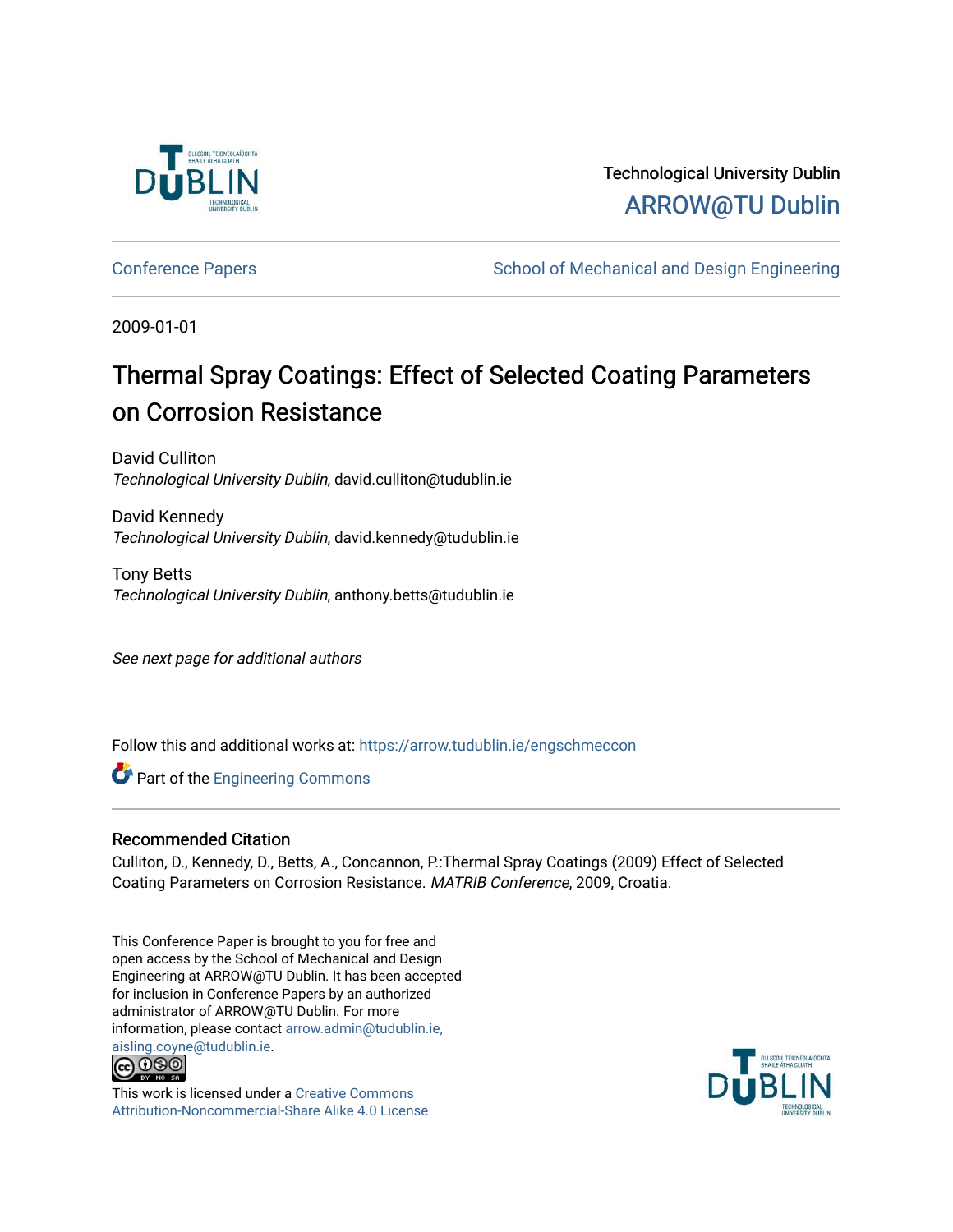# Authors

David Culliton, David Kennedy, Tony Betts, and P. Concannon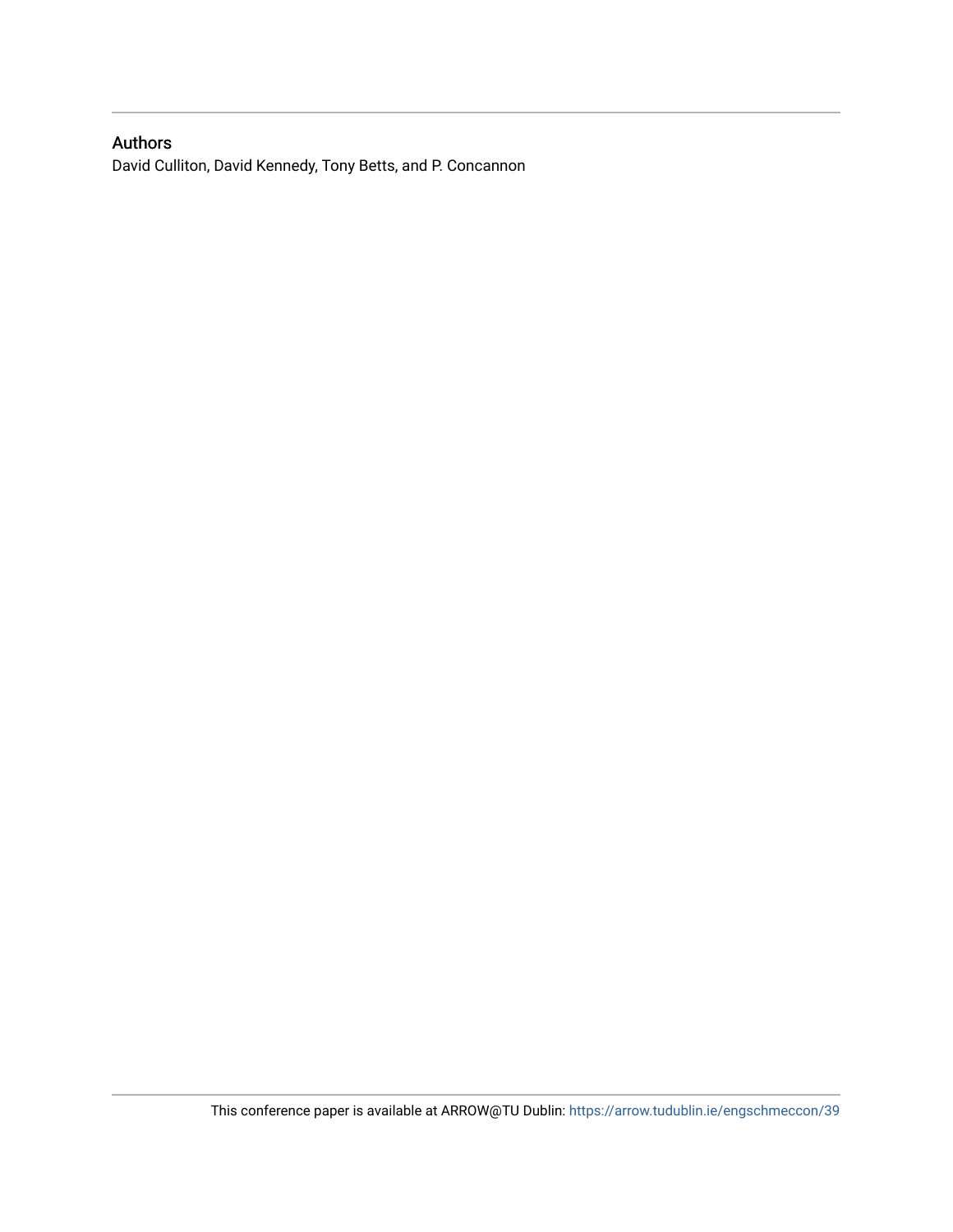# **Thermal Spray Coatings – Effect of Selected Coating Parameters on Corrosion Resistance**

D. Culliton , D. Kennedy , A. Betts and P. Concannon

Department of Mechanical Engineering; Dublin Institute of Technology, Bolton Street, Dublin 1, Ireland.

#### **Abstract**

Thermal Spray coatings have long been adopted as a surface modification technique. Unique in their ability to mechanically bond to the surface of most substrate materials, the Thermal Spray coatings offer a generic solution to improving mechanical, corrosion or tribo-corrosion properties of the affected substrate material. Of the available systems, Flame Spray techniques offer the simplest and most cost-effective method of applying these coatings. In the current study, an investigation was conducted into the comparative performance of a selection of these coating systems – a polymer coating, with various coating thicknesses, and a metallic coating - in a number of Corrosion Test environments, when applied to a Mild Steel Alloy. The effect of chlorides on the life-to-failure of these systems is predicted and reviewed. Electrochemical Impedance Spectroscopy and Immersion Testing were carried out, in conjunction with microscopic and metallographic studies. Using these combined methodologies, it has been shown that the efficacy of the Thermal Spray coatings reviewed is dependent on both the inherent nature of the coating material and the coating thickness.

#### **Introduction**

Development in surface engineering processes has resulted in the growth of new technologies for increase of wear resistance, corrosion resistance and for aesthetic function. Besides the traditional processes – surface hardening, carburising, nitriding etc, a number of advanced physical technologies have been developed and are being increasingly used, like the laser and plasma assisted processes. For engineers – especially in design and in definition of production processes - the right choice of appropriate surface treatment is a very important task. Indeed, the development of new coatings and application processes is generally accompanied, or even preceded by, the introduction of newer environments which are more aggressive and provide more stringent tests. Nowadays in this field, a lack of adequately prepared guidance and expert proposals is evident.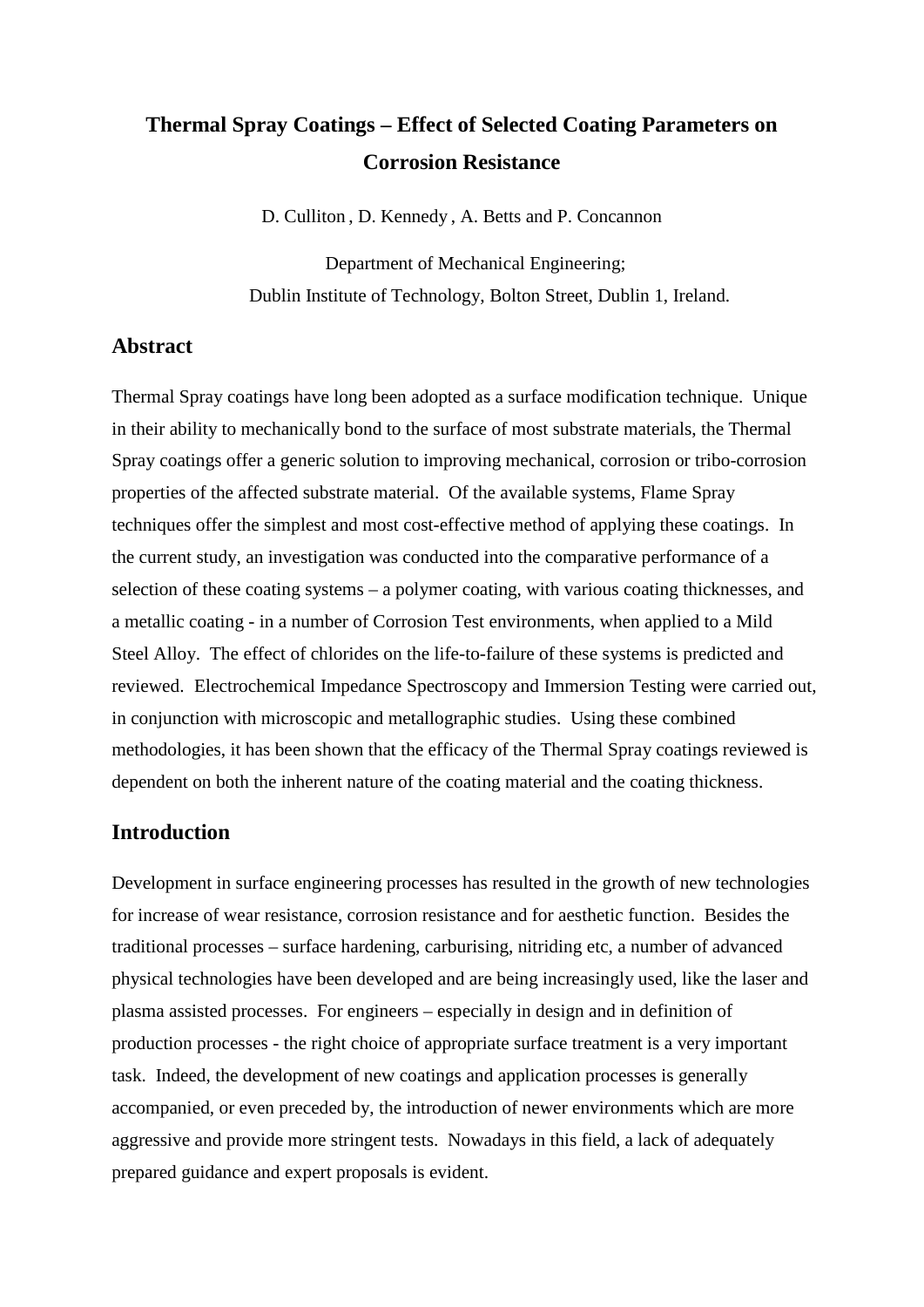The two most aggressive forms of material loss are Corrosion and Wear but, in applications where these two elements work in tandem, the results can be catastrophic. It is impossible to deduce the environmentally influenced mechanical behaviour of a system from its behaviour [i](#page-3-0)n separate corrosion and erosion experiments<sup>i</sup> as corrosion, which can be either "synergistic" or "additive"<sup>[ii](#page-3-1)</sup>., may have only minimal impact on certain systems, such as aerospace coatings, but, when incorporated into a mechanical abrasive test, can lead catastrophic failure. Likewise, the wear characteristics of an engineered surface may have exemplary resistance to deterioration but the introduction of a corrosive element may ultimately lead to the untimely and premature failure of the system. The dynamic nature of these aggressive systems has compelled both industry and academia to address the short-comings of the traditional surface modification techniques.

<span id="page-3-3"></span><span id="page-3-2"></span><span id="page-3-1"></span><span id="page-3-0"></span>Engineering Coating Development can be loosely categorised under the following headings:

- Organic Coatings, including systems embedded into an organic matrix
- Thermal Spray Coatings
- Vapour Deposition Coatings
- Chemical/Electrodeposition Coatings

<span id="page-3-8"></span><span id="page-3-7"></span><span id="page-3-6"></span><span id="page-3-5"></span><span id="page-3-4"></span>One of the most aggressive forms of mechanical and chemical attack on a surface, leading to extensive material loss, is termed Tribocorrosion. This is a complex degradation process, affecting surface and near-surface material, which results from the combined effects of mechanical loading and environmental influences and many aspects of the phenomenon remain to be elucidated. In terms of the magnitude of the material loss, the effect of corrosion on erosion (often referred to as synergy) is a much more prominent feature for both materials.<sup>[iii](#page-3-2)</sup> The areas of tribocorrosion under consideration are erosion-corrosion, abrasioncorrosion, cavitation-corrosion and flow-induced corrosion<sup>iv</sup>. Although its cost to the industrialised world has not yet been fully quantified, the cost of corrosion to national GNPs runs between  $3\%$  and  $5\%$ <sup>[v](#page-3-4)</sup>.

#### **Experimental**

#### *Test Panels*

- Mild Steel was chosen as the substrate material, due to its widespread use in industry.
- The Test Panels were machined from flat plate, to a size of 100mm x 130mm.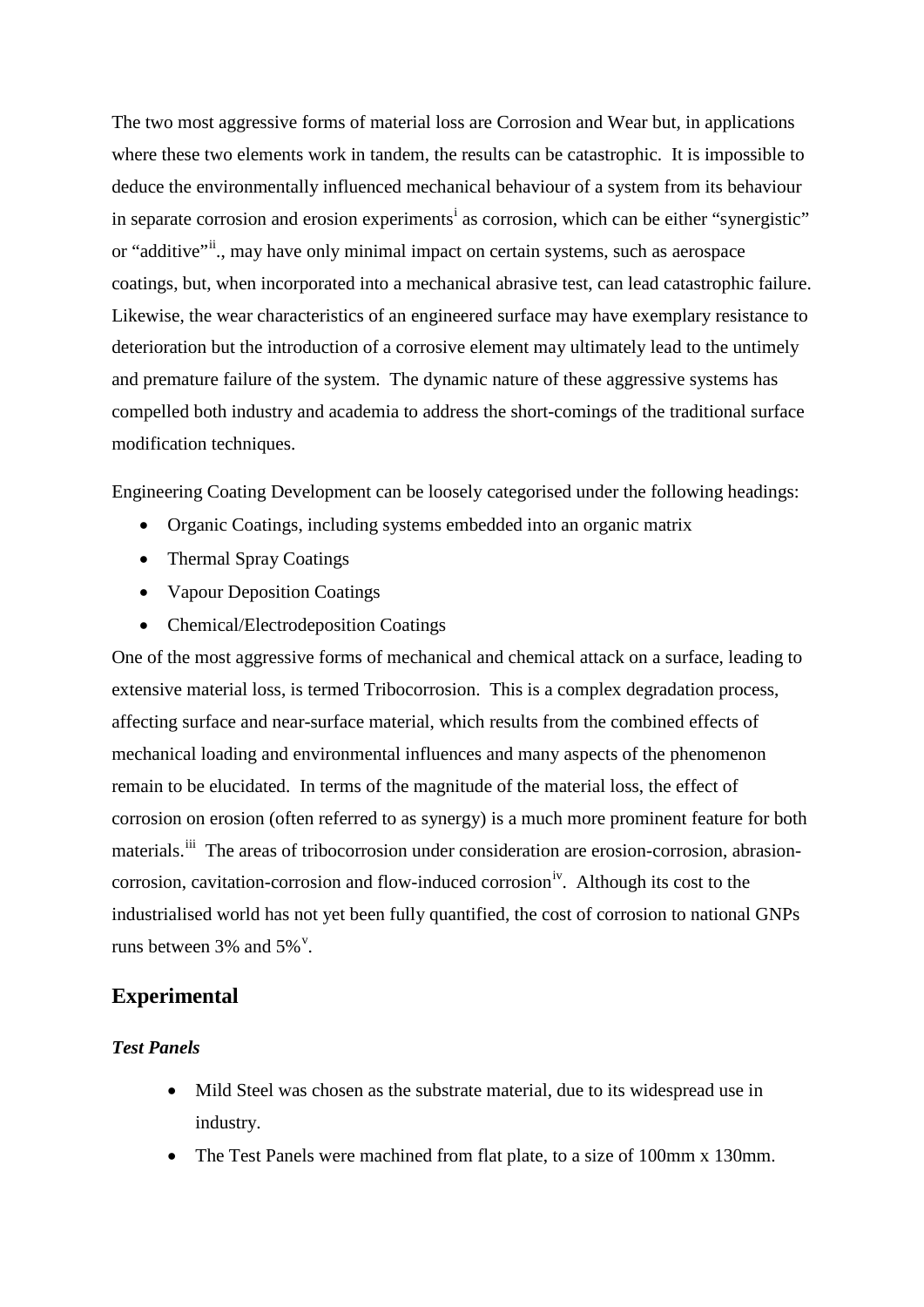• A total of 30 test panels were produced.

# *Pre-Treatment*

# *Cleaning and de-greasing*

Prior to the coating treatment, the panels were Grit Blast, using a  $60/40 \text{ Fe}_2\text{O}_3/\text{Al}_2\text{O}_3$ Grit Blend.

#### *Coating Application*

Two distinct coating types were applied to different test panels. A polymer coating,

in the EverTuff range, and an Inconel 625 coating; both supplied by Castolin Eutectic. Coating application is described below:

# EverTuff ET 11:

- Was applied using a TeroDyn System 3500(Figure 1), produced and supplied by Castolin Eutectic
- Coatings were applied at two thicknesses  $\sim$ 100 $\mu$ m and  $\sim$ 350 $\mu$ m



**Figure 1 TeroDyn System 3500**

#### Inconel 625

- Was applied with the CDS 8000 system(Figure 2), produced and supplied by Castolin Eutectic
- Coating thickness were to be 90-110 $\mu$ m

# *Sample Preparation – Cross Sections*



**Figure 2 CDS 8000 Flame Spray gun**

- Cross Sections(CS), taken from an untested panel of each coating, were mounted in an epoxy resin (Sampl-Kwick fast cure acrylic resin, produced by Buehler).
- The CS samples were then ground to a 1200 SiC grit finish, followed by polishing in successively finer grades of diamond paste (Buehler Sample Preparation system) to a 0.05 micron finish.
- Samples were then etched for 5 minutes in a 2% Nital solution.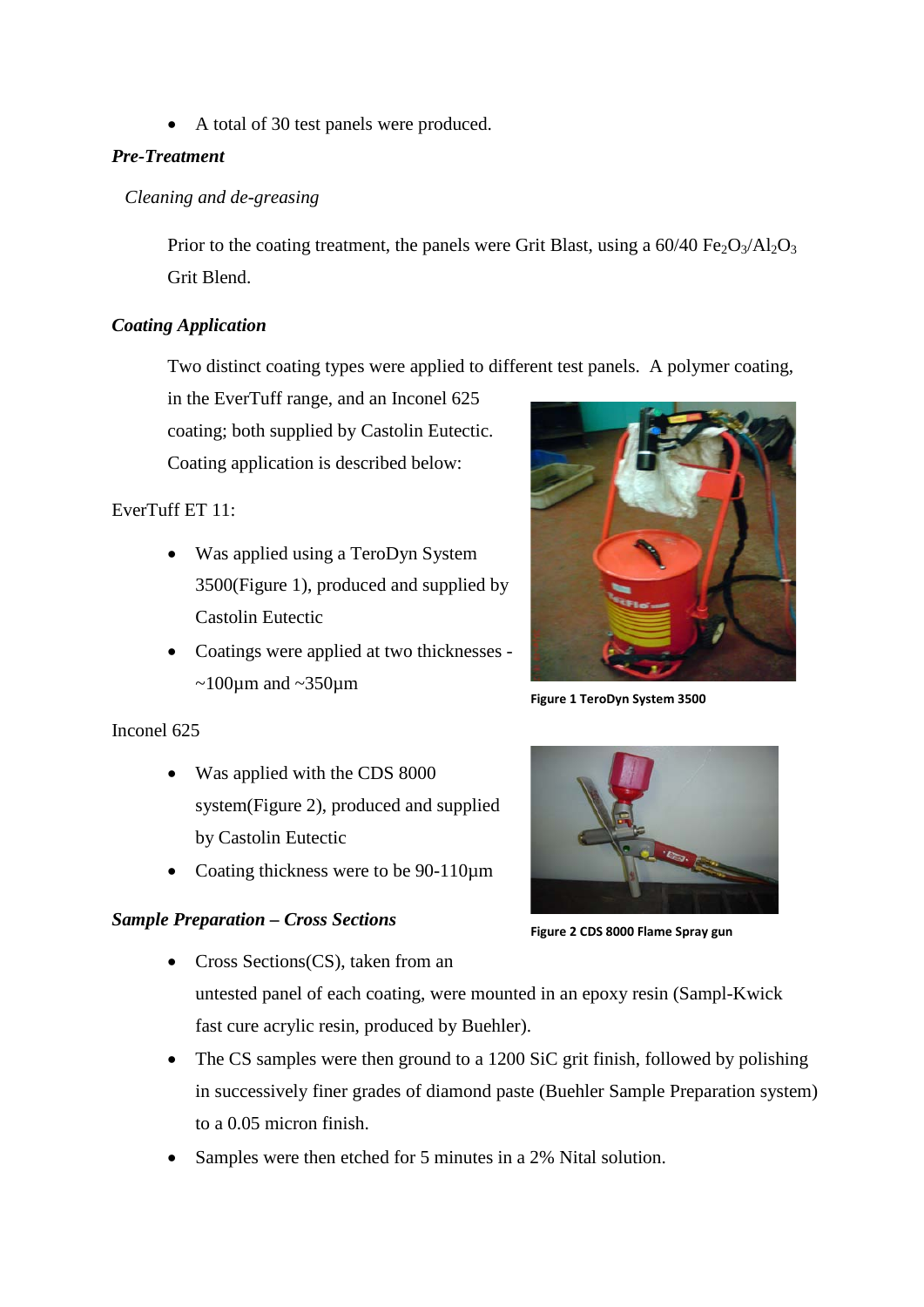#### *Hardness Testing*

CS Samples for each coating system were Hardness Tested, using the Buehler Micromet II Microhardness Indentor, as outlined in ASTM E384-99e1 : Standard Test Method for Microindentation Hardness of Materials.

#### *Coating Thickness Measurements*

Coating Thicknesses were measured on CS samples of each coating system using optical microscopy and PC-based image capturing software.

#### *Corrosion Testing*

#### *EIS Testing*

Short-Term Corrosion Testing was carried out using EIS (Electrochemical Impedance Spectroscopy) and was performed for 4 wks. The solution was chosen on the basis of the Long Term Test regimes:

• 0.5M NaCl

#### *Immersion Testing*

A single panel , per coating, was tested in each environment. The Immersion Testing was performed for 6 weeks in three separate environments:

| <b>Test</b> | <b>Enviromnent</b>                |
|-------------|-----------------------------------|
| $pH_3$      | Acetic Acid [CH <sub>3</sub> OOH] |
| pH 7        | NH <sub>4</sub> CL                |
| pH 12       | Na OH                             |

**Table 1** : The Immersion (Corrosion) Test Environments

#### **Results and Discussion**

Micrographic examination results are displayed in Figure 3. It can be noted from these images that while the polymer coating (i and ii) has good interfacial integrity and no apparent porosity, the Inconel 625 coating has extensive porosity and does not adhere well to the surface of the substrate. This is typical of this process and has been found by numerous other authors<sup>[vi](#page-3-5)[vii](#page-3-6)</sup>.The implication of this is that these coatings tend to have poor corrosion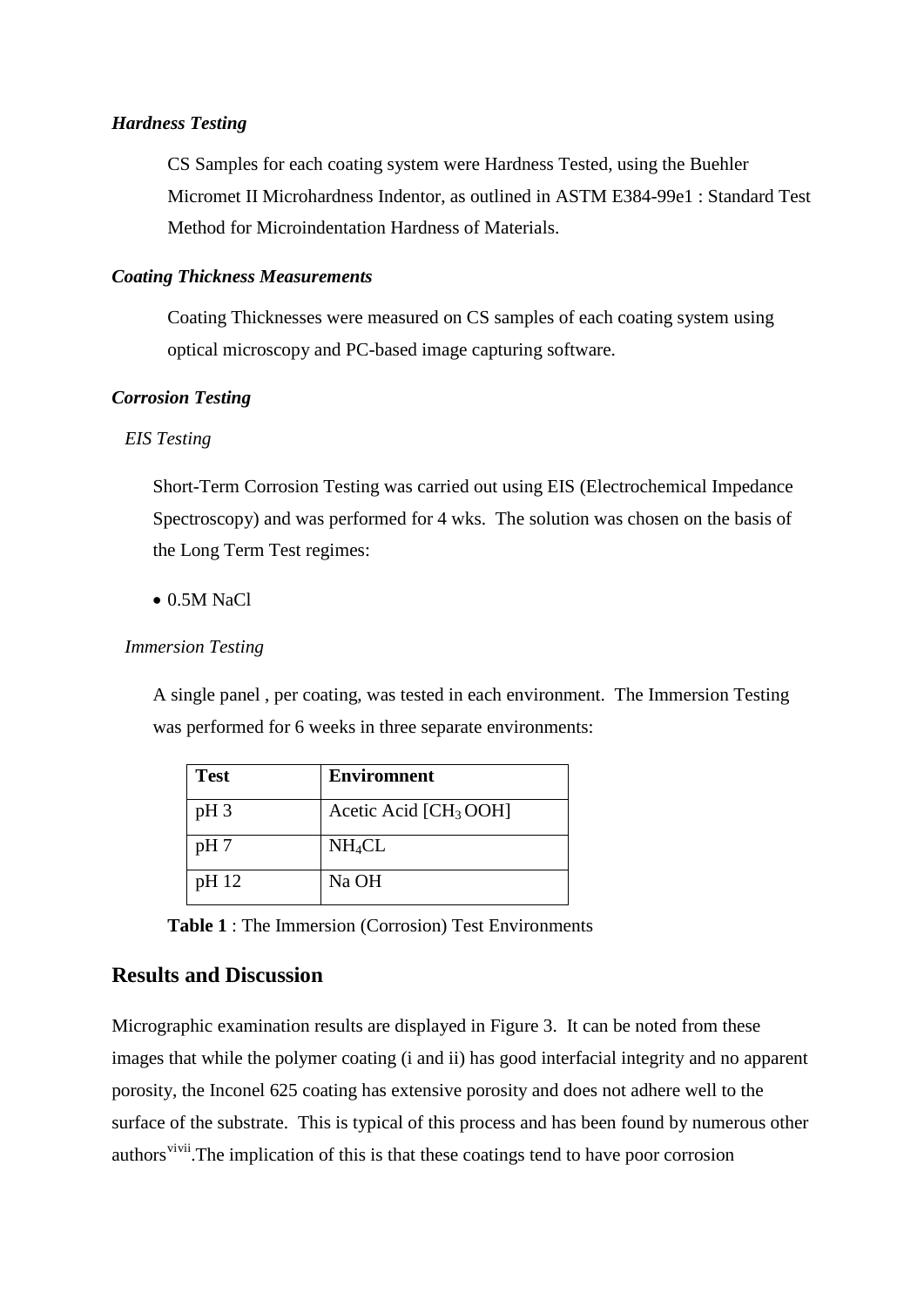resistance<sup>[viii](#page-3-7)</sup>. A number of methods are used to overcome this issue. With metallic coatings it is possible to fuse the coating, post application. This involves re-heating the coating to plastic region of the material, thus allowing flow in the coating, causing voids and pores to close and providing a better interfacial bond with the substrate. An alternative method is to



**Figure 3 Micrographs showing Polymer Coating (i) 350m[500x] (ii) 100m[200x] and (iii) Inconel 625[200x]**

use self-fluxing powders, which are a type of thermal spraying material, having functions of self-deoxidization and self-slag formation when melting.

The EIS testing was carried out in a typically marine environment (0.5M NaCl). Whilst this is a very aggressive environment, it can be seen (Figure 4) that the thick( $>300\mu$ m) polymer





coating maintained elevated resistance to the corrosive environments  $(10^{-9} \Omega \text{cm}^{-2})$  over the duration of the test). The noise at the lower frequencies is typical of coatings with very high impedance readings. The reason for this high level of resistance is associated with the high level of integrity in the coating, along with the greater thickness. For the thinner coating ( $100\mu$ m), initial resistance to degradation was high but this began to drop after 96 hrs in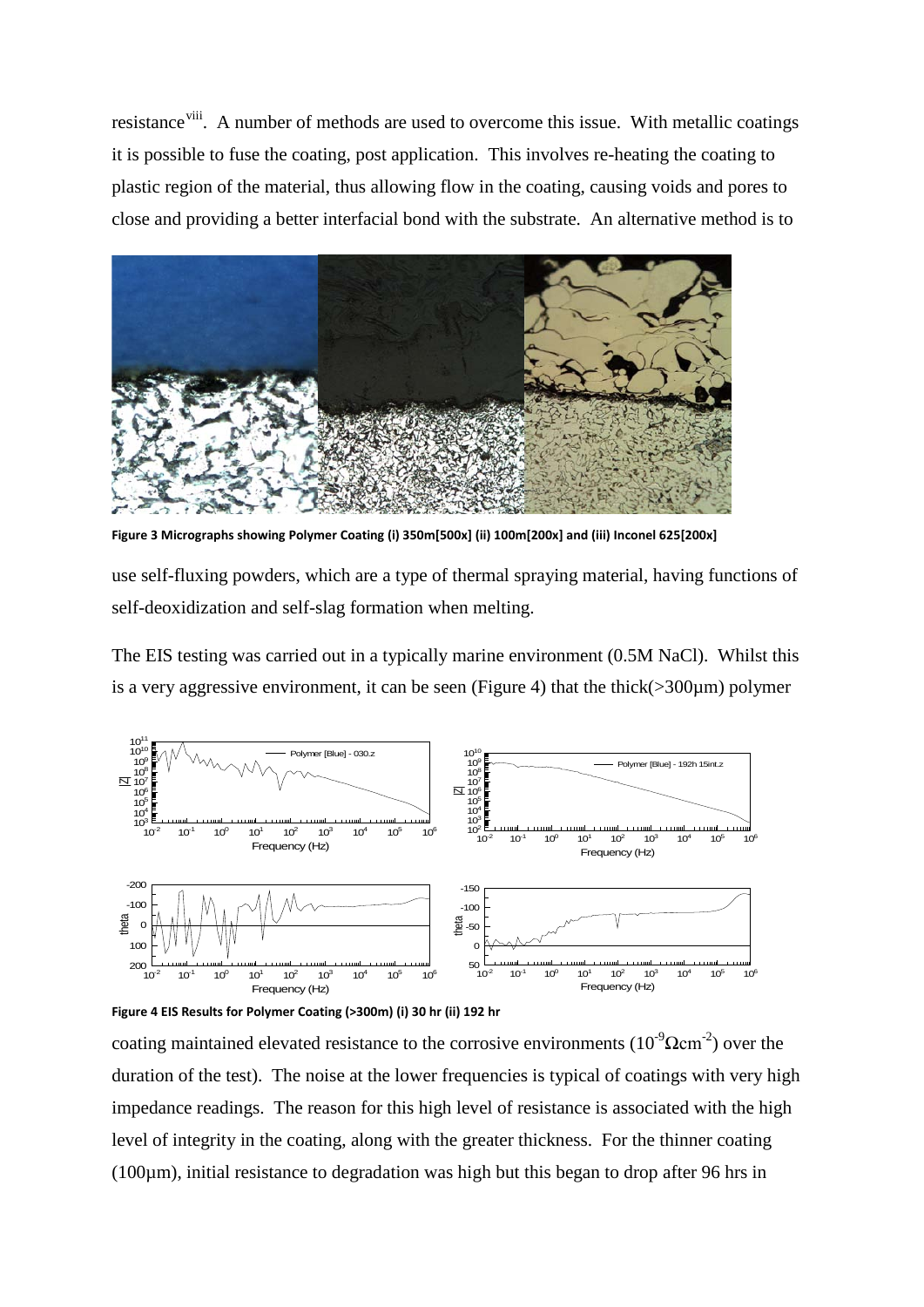solution. It is suggested that the thinner coatings suffer from a greater occurrence of throughdefects, resulting in a greater propensity to attack in aggressive environments. This can also be seen with the Inconel 625 samples (Figure 5), where coating thickness was also in the



**Figure 5 EIS Results for Inconel 625 Coating after (i) 30 hours (ii) 192 hours**

region of 100µm, with obvious inhomogeneities occurring in the coatings, such as porosity

| Reading | Inconel 625 | EverTuff ET 11 |
|---------|-------------|----------------|
| 1       | 87.2        | 1.85           |
| 2       | 81.4        | 2.06           |
| 3       | 120.6       | 2.13           |
| 4       | 93.5        | 1.95           |
| 5       | 59.1        | 1.68           |
|         |             |                |
| Average | 88.36       | 1.54           |

through the coating and interfacial anomalies suggesting poor adhesion, resulting in through-coating defects and limited or no resistance to chemical attack, with an initial impedance value of 10-  $3\Omega$ cm<sup>-2</sup>. It was initially assumed that the organic

**Table 2 Table showing microhardness results for the coatings.**

(polymer) coatings would have superior corrosion resistance, though it can be seen from these results that the integrity of the coating is very dependent on the thickness.

Microhardness results are shown in Table 2. This is an important property and has been related back to coating integrity by some authors<sup>[ix](#page-3-8)</sup>. The disparity between the metallic and polymer coatings is as expected and needs no further analysis. Attempts to quantify the adhesion properties of the coatings, using the Dolly Pull Test (ASTM D4541) produced unquantifiable results, as all of the failure occurred at the adhesive/dolly interface between, and are therefore not reported here.